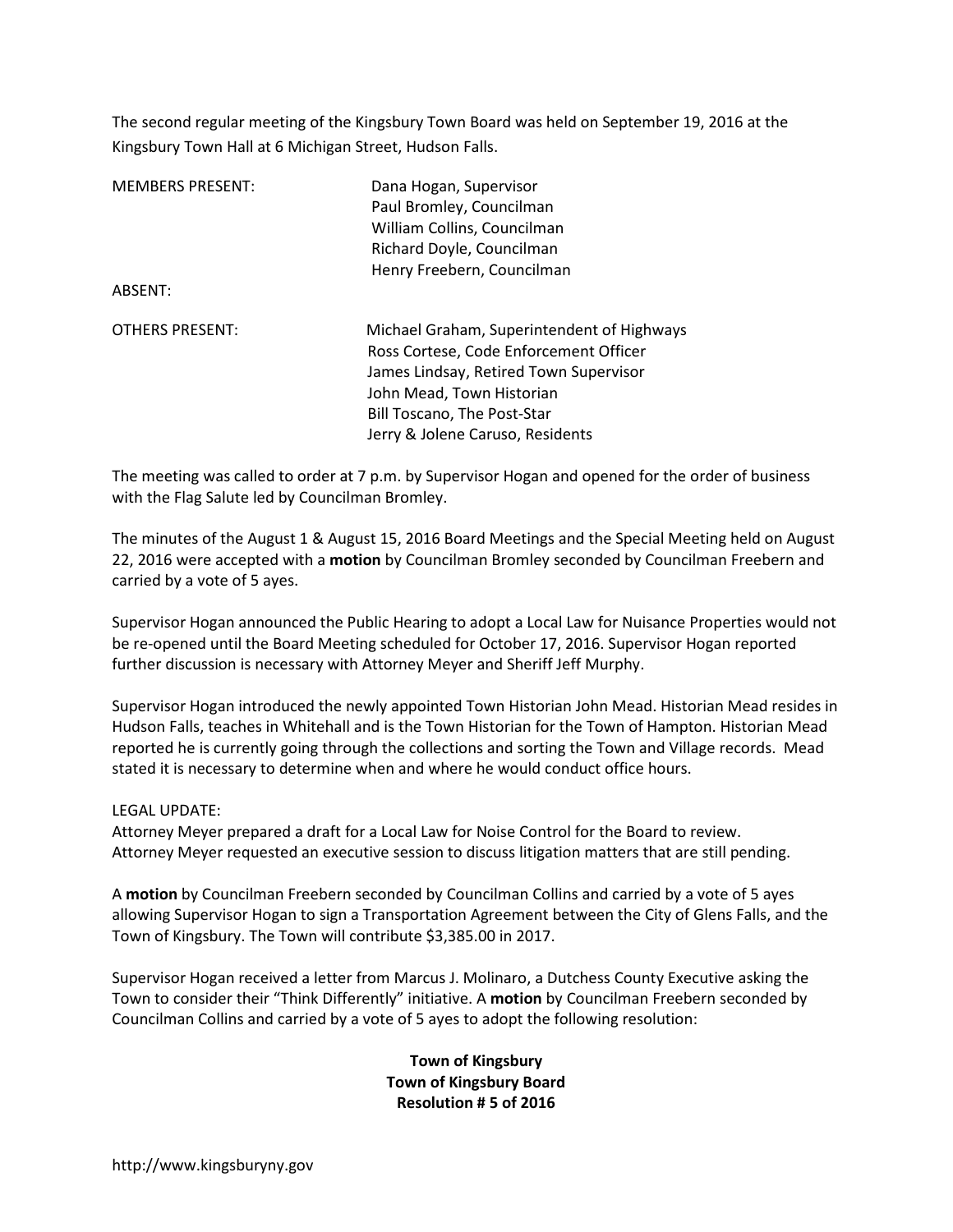## **Resolution Calling on Town of Kingsbury, Residents And Business Owners To Adopt The :Think Differently" Initiative To Assist Individuals With Special Needs And Their Families**

**WHEREAS,** the "Think Differently" initiative is about promoting awareness and acceptance of all people, and advocating for the inclusion of all individuals living on the Autism Spectrum and with special needs; and

**WHEREAS,** our state and communities are stronger because of our diversity and differences; and

**WHEREAS,** according to the Center for Disease Control (CDC) over 55 million people, or approximately 19% of Americans, have a type of disability or special need; and

**WHEREAS,** for some people with special needs, the very things that make them unique can also keep them on the sidelines, separate from those who might not understand their differences or uniqueness; and

**WHEREAS,** it is important to promote and provide guidance to those with special needs on how to access publically supported services available to them in the community; and

**WHEREAS,**I t is important to educate the community and businesses on ways they can make facilities and services more accessible and on how to train staff to welcome and support special needs customers and co-workers; and

**WHEREAS,** the goal of this initiative is to provide a supportive and inclusive environment for individuals of all abilities by supporting community events that expand family friendly opportunities for people with special needs ,and their families, and

**WHEREAS,** adopting the "Think Differently" initiative is an important statement that our Town officials, business owners and residents can make to show their support for the differently-abled children and adults with special needs, and their families.

**NOW, THEREFORE, BE IT RESOLVED,** that the Town of Kingsbury residents and business owners adopt the "Think Differently" initiative so that all are better prepared to communicate with, provide for and support those living on the Autism Spectrum and with special needs.

A **motion** by Councilman Freebern seconded by Councilman Collins and carried by a vote of 5 ayes to reappoint John Murray to the Board of Assessment Review for a five year term.

Town Clerk reported she had received a notice of a public hearing for the Proposed Rulemaking to Amend Lake Champlain Drainage Basin Regulations. The purpose of the rulemaking is to amend the classifications of certain surface waters in order to meet Clean Water Act goals for water quality. The public hearing will be held on November 2, 2016 at the Town of Plattsburgh, Town Office Meeting Room, 151 Banker Road, Plattsburgh, NY 12901.